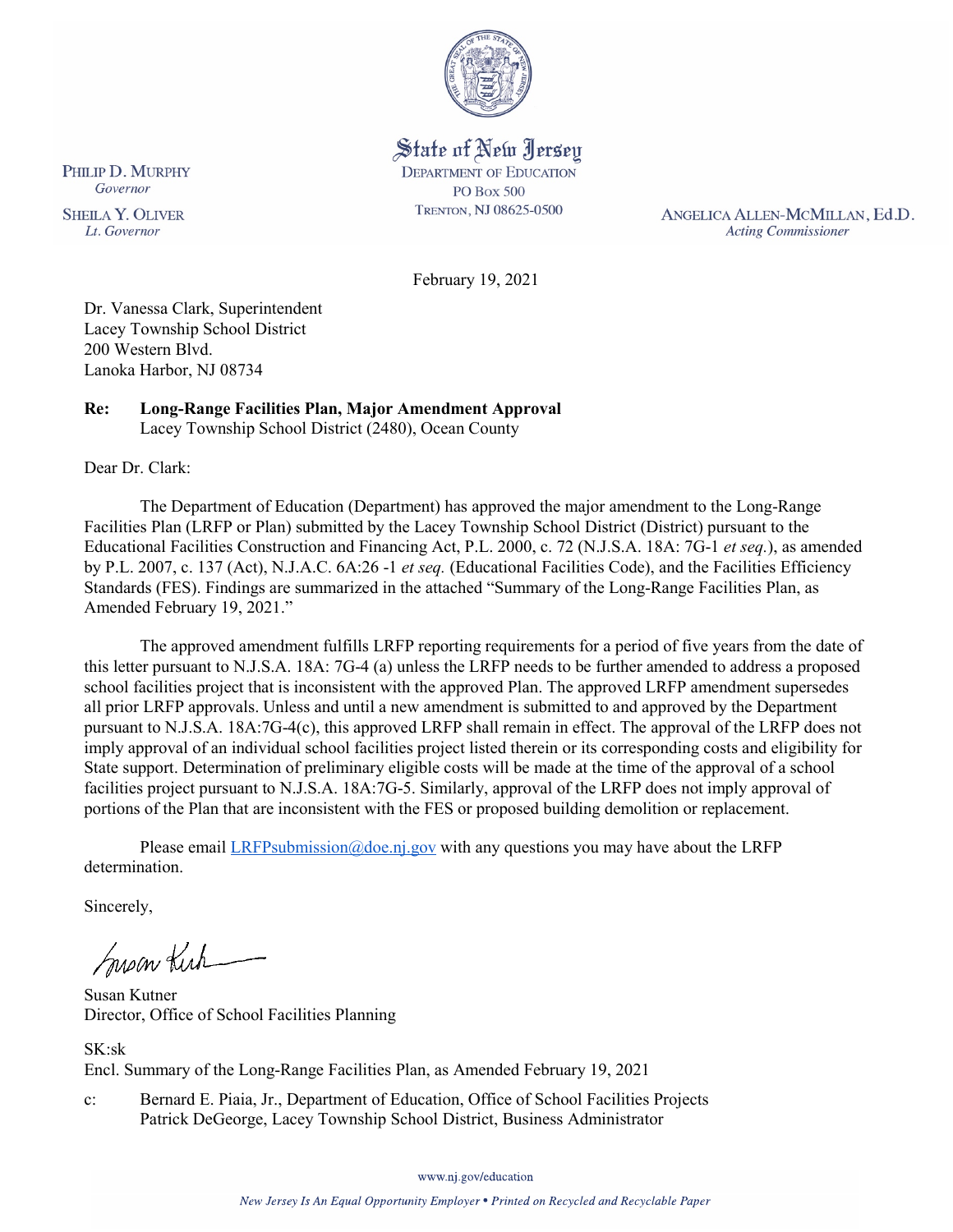# **Lacey Township School District (2480) Summary of the Long-Range Facilities Plan, as Amended February 19, 2021**

The Department of Education (Department) has completed its review of the major amendment to the Long-Range Facilities Plan (LRFP or Plan) submitted by the Lacey Township School District (District) pursuant to the Educational Facilities Construction and Financing Act, P.L. 2000, c. 72 (N.J.S.A. 18A: 7G-1 *et seq.*), as amended by P.L. 2007, c. 137 (Act), N.J.A.C. 6A:26-1 et seq. (Educational Facilities Code), and the Facilities Efficiency Standards (FES).

The following provides a summary of the District's approved amended LRFP. The summary is based on the standards set forth in the Act, the Educational Facilities Code, the FES, District-reported information in the Department's LRFP reporting system, and supporting documentation. The referenced reports in *italic* text are standard reports available on the Department's LRFP website.

## **1. Inventory Overview**

The District is classified as a Regular Operating District (ROD) for funding purposes. It provides services for students in grades PK-12.

The District identified existing and proposed schools, sites, buildings, rooms, and site amenities in its LRFP. Table 1 lists the number of existing and proposed district schools, sites, and buildings. Detailed information can be found in the *School Asset Inventory Report* and the *Site Asset Inventory Report.*

**As directed by the Department, school facilities projects that have received initial approval by the Department and have been approved by the voters, if applicable, are represented as "existing" in the LRFP.** Approved projects that include new construction and/or the reconfiguration/reassignment of existing program space are as follows: n/a.

| Category                                     | <b>Existing</b> | <b>Proposed</b> |
|----------------------------------------------|-----------------|-----------------|
| Number of Schools (assigned DOE school code) |                 |                 |
| Number of School Buildings <sup>1</sup>      |                 |                 |
| Number of Non-School Buildings <sup>2</sup>  |                 |                 |
| Number of Vacant Buildings                   |                 |                 |
| Number of Sites                              |                 |                 |

#### **Table 1: Number of Schools, School Buildings, and Sites**

Based on the existing facilities inventory submitted by the District:

- Schools using leased buildings (short or long-term):  $n/a$
- Schools using temporary classroom units (TCUs), excluding TCUs supporting construction: n/a
- Vacant/unassigned school buildings:  $n/a$

 $\overline{a}$ 

<span id="page-1-1"></span><span id="page-1-0"></span>*<sup>1</sup>* Includes district-owned buildings and long-term leases serving students in district-operated programs

<sup>&</sup>lt;sup>2</sup> Includes occupied district-owned buildings not associated with a school, such as administrative buildings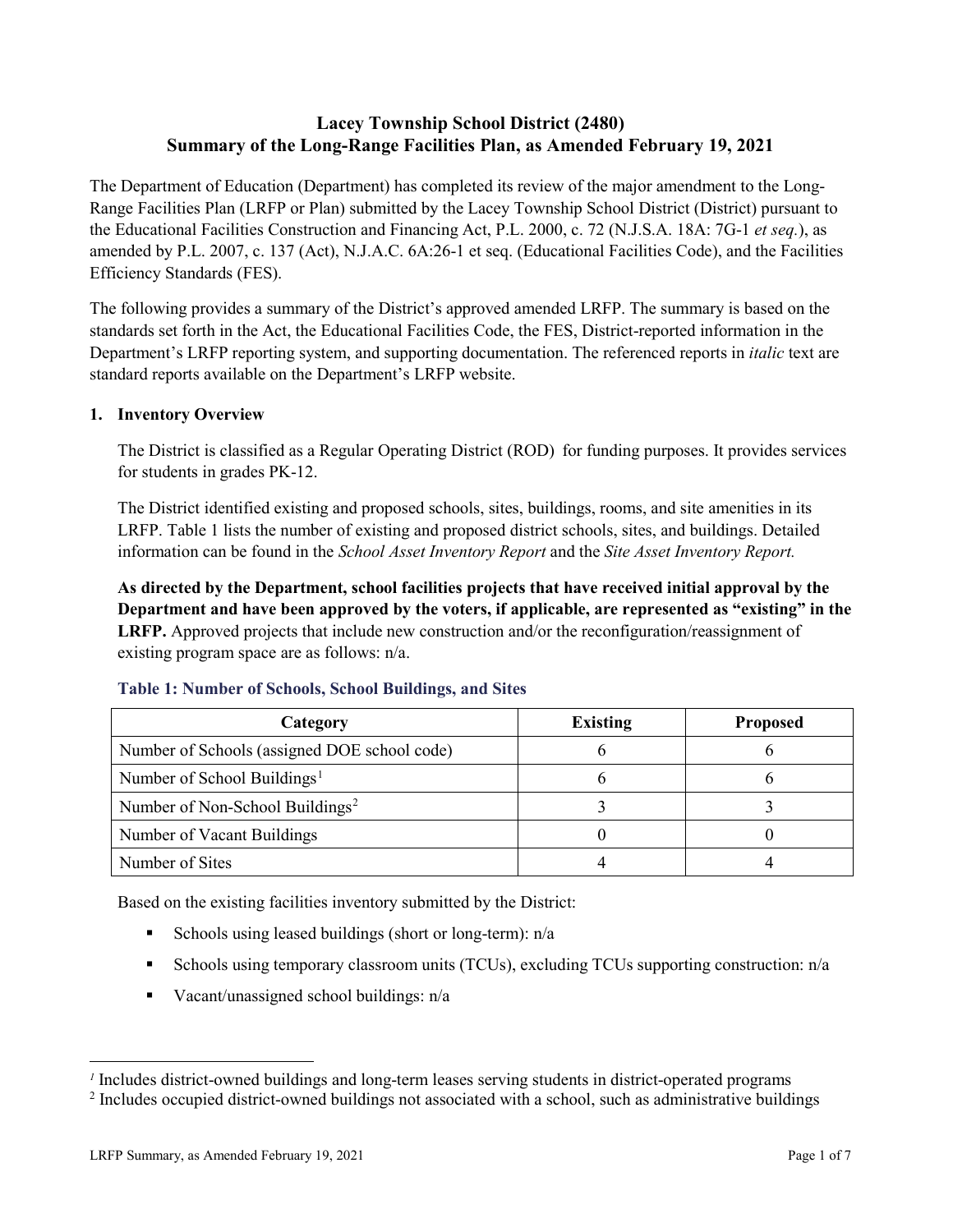Findings:

The Department has determined that the proposed inventory is adequate for approval of the District's LRFP amendment. However, the LRFP determination does not imply approval of an individual school facilities project listed within the LRFP; the District must submit individual project applications for project approval.

## **2. District Enrollments**

The District determined the number of students, or "proposed enrollments," to be accommodated for LRFP planning purposes on a district-wide basis and in each school.

The Department minimally requires the submission of a standard cohort-survival projection using historic enrollment data from the Application for School State Aid (ASSA) or NJ Smart. The cohort-survival method projection method forecasts future students based upon the survival of the existing student population as it moves from grade to grade. A survival ratio of less than 1.00 indicates a loss of students, while a survival ratio of more than 1.00 indicates the class size is increasing. For example, if a survival ratio tracking first to second grade is computed to be 1.05, the grade size is increasing by 5% from one year to the next. The cohort-survival projection methodology works well for communities with stable demographic conditions. Atypical events impacting housing or enrollments, such as an economic downturn that halts new housing construction or the opening of a charter or private school, typically makes a cohort-survival projection less reliable.

## **Proposed enrollments are based on a standard cohort-survival enrollment projection.**

Adequate supporting documentation was submitted to the Department to justify the proposed enrollments. Table 2 provides a comparison of existing and projected enrollments. All totals include special education students.

|                              | <b>Existing Enrollments</b> | <b>District Proposed Enrollments</b> |
|------------------------------|-----------------------------|--------------------------------------|
| <b>Grades</b>                | 2018-19                     | 2023-24                              |
| PK (excl. private providers) | 99                          | 99                                   |
| Grades K to 5                | 1,621                       | 1,665                                |
| Grades 6 to 8                | 930                         | 691                                  |
| Grades 9 to 12               | 1,026                       | 851                                  |
| <b>Totals PK to 12</b>       | 3,676                       | 3,306                                |

# **Table 2: Enrollments**

Findings:

The Department has determined the District's proposed enrollments to be acceptable for approval of the District's LRFP amendment. The Department will require a current enrollment projection at the time an application for a school facilities project is submitted incorporating the District's most recent enrollments in order to verify that the LRFP's planned capacity is appropriate for the updated enrollments.

# **3. District Practices Capacity**

Based on information provided in the room inventories, District Practices Capacity was calculated for each school building to determine whether adequate capacity is proposed for the projected enrollments based on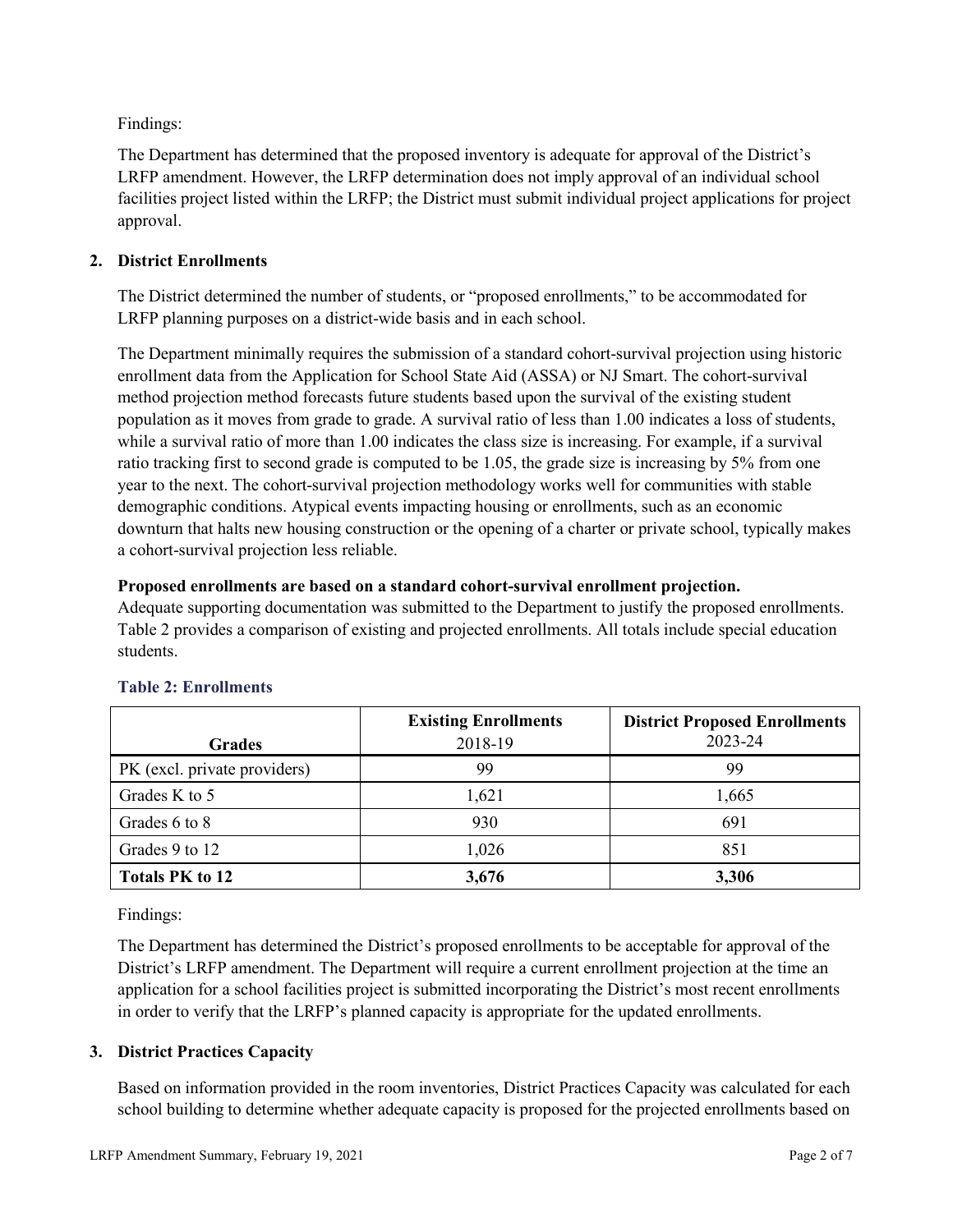district scheduling and class size practices. The capacity totals assume instructional buildings can be fully utilized regardless of school sending areas, transportation, and other operational issues. The calculations only consider district-owned buildings and long-term leases; short term leases and temporary buildings are excluded. **A capacity utilization factor of 90% for classrooms serving grades K-8 and 85% for classrooms serving grades 9-12 is applied in accordance with the FES.** No capacity utilization factor is applied to preschool classrooms.

In certain cases, districts may achieve adequate District Practices Capacity to accommodate enrollments but provide inadequate square feet per student in accordance with the FES, resulting in educational adequacy issues and "Unhoused Students." Unhoused students are considered in the "Functional Capacity" calculations used to determine potential State support for school facilities projects and are analyzed in Section 4.

Table 3 provides a summary of proposed enrollments and existing and proposed District-wide capacities. Detailed information can be found in the LRFP website reports titled *FES and District Practices Capacity Report, Existing Rooms Inventory Report, and Proposed Rooms Inventory Report.*

| <b>Grades</b>              | <b>Proposed</b><br><b>Enrollments</b> | <b>Existing</b><br><b>District</b><br><b>Practices</b><br>Capacity | <b>Existing</b><br>Deviation* | <b>Proposed</b><br><b>District</b><br><b>Practices</b><br>Capacity | <b>Proposed</b><br>Deviation* |
|----------------------------|---------------------------------------|--------------------------------------------------------------------|-------------------------------|--------------------------------------------------------------------|-------------------------------|
| Elementary ( $PK$ to 5)    | 1,764                                 | 1,824.13                                                           | 60.13                         | 1,824.13                                                           | 60.13                         |
| Middle $(6 \text{ to } 8)$ | 691                                   | 833.79                                                             | 142.79                        | 833.79                                                             | 142.79                        |
| High $(9 \text{ to } 12)$  | 851                                   | 1,958.40                                                           | 1,107.40                      | 1,958.40                                                           | 1,107.40                      |
| <b>District Totals</b>     | 3,306                                 | 4,616.32                                                           | 1,310.32                      | 4,616.32                                                           | 1,310.32                      |

## **Table 3: District Practices Capacity Analysis**

*\* Positive numbers signify surplus capacity; negative numbers signify inadequate capacity. Negative values for District Practices capacity are acceptable for approval if proposed enrollments do not exceed 100% capacity utilization.*

Considerations:

- Based on the proposed enrollments and existing room inventories, the District is projected to have inadequate capacity for the following grade groups, assuming all school buildings can be fully utilized: n/a
- Adequate justification has been provided by the District if the proposed capacity for a school significantly deviates from the proposed enrollments. Generally, surplus capacity is acceptable for LRFP approval if additional capacity is not proposed through new construction.

## Findings:

The Department has determined that proposed District capacity, in accordance with the proposed enrollments, is adequate for approval of the District's LRFP amendment. The Department will require a current enrollment projection at the time an application for a school facilities project is submitted, incorporating the District's most recent Fall Enrollment Report, in order to verify that the LRFP's planned capacity meets the District's updated enrollments.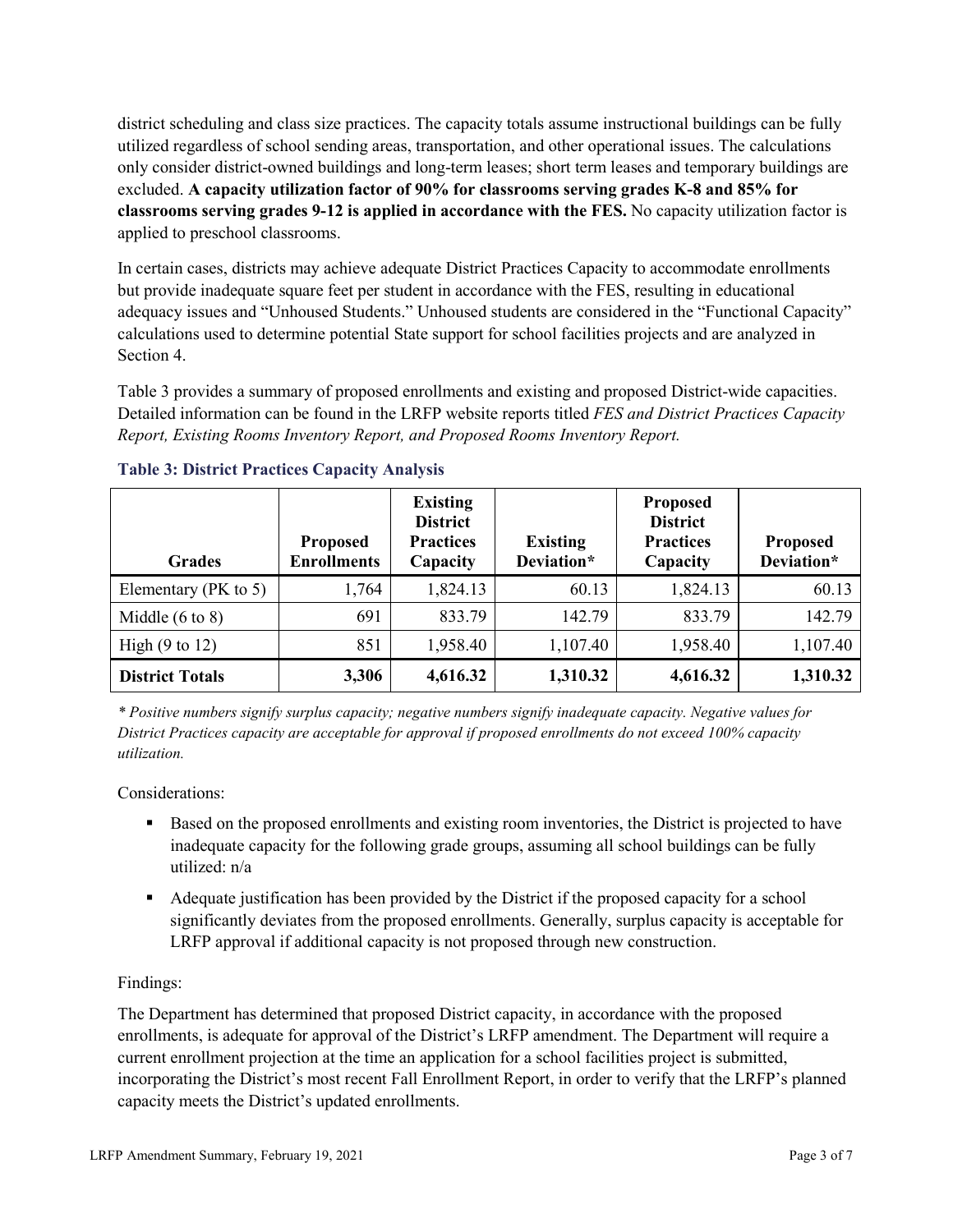#### **4. New Construction Funding Eligibility**

*Functional Capacity* was calculated and compared to the proposed enrollments to provide a **preliminary estimate** of Unhoused Students and new construction funding eligibility. **A final determination will be made at the time of project application approval.**

*Functional Capacity* is the adjusted gross square footage of a school building *(total gross square feet minus excluded space)* divided by the minimum area allowance per full-time equivalent student for the grade level contained therein. *Unhoused Students* is the number of students projected to be enrolled in the District that exceeds the Functional Capacity of the District's schools pursuant to N.J.A.C. 6A:26-2.2(c). *Excluded Square Feet* includes (1) square footage exceeding the FES for any pre-kindergarten, kindergarten, general education, or self-contained special education classroom; (2) grossing factor square footage *(corridors, stairs, mechanical rooms, etc.)* that exceeds the FES allowance, and (3) square feet proposed to be demolished or discontinued from use. Excluded square feet may be revised during the review process for individual school facilities projects.

Table 4 provides a preliminary assessment of the Functional Capacity, Unhoused Students, and Estimated Maximum Approved Area for Unhoused Students for each FES grade group. The calculations exclude temporary facilities and short-term leased buildings. School buildings proposed for whole or partial demolition or reassignment to a non-school use are excluded from the calculations pending project application review. If a building is proposed to be reassigned to a different school, the square footage is applied to the proposed grades after reassignment. Buildings that are not assigned to a school are excluded from the calculations. In addition, only preschool students eligible for state funding (former ECPA students) are included. Detailed information concerning the calculations can be found in the *Functional Capacity and Unhoused Students Report* and the *Excluded Square Footage Report.*

| Category                                     | $PK/K$ to 5 | 6 to 8   | 9 to 12  | <b>Total</b> |
|----------------------------------------------|-------------|----------|----------|--------------|
| Eligible PK /K-12 Proposed Enrollments       | 1,764       | 891      | 851      |              |
| FES Area Allowance (SF/student)              | 125.00      | 134.00   | 151.00   |              |
| <b>Prior to Completion of Proposed Work:</b> |             |          |          |              |
| <b>Existing Gross Square Feet</b>            | 208,470     | 143,168  | 278,008  | 630,274      |
| <b>Adjusted Gross Square Feet</b>            | 194,249     | 140,168  | 275,316  | 609,733      |
| <b>Adjusted Functional Capacity</b>          | 1,540.38    | 1,058.73 | 1,823.28 |              |
| <b>Unhoused Students</b>                     | 223.62      | 0.00     | 0.00     |              |
| Est. Max. Area for Unhoused Students         | 27,952.50   | 0.00     | 0.00     |              |
| <b>After Completion of Proposed Work:</b>    |             |          |          |              |
| Gross Square Feet                            | 208,460     | 143,168  | 278,008  | 630,274      |
| New Gross Square Feet                        | $\theta$    | 0        | $\theta$ | $\theta$     |
| <b>Adjusted Gross Square Feet</b>            | 194,249     | 140,168  | 275,316  | 609,733      |
| <b>Functional Capacity</b>                   | 1,540.38    | 1,058.73 | 1,823.28 |              |
| <b>Unhoused Students after Construction</b>  | 223.62      | 0.00     | 0.00     |              |
| Est. Max. Area Remaining                     | 27,952.50   | 0.00     | 0.00     |              |

#### **Table 4: Estimated Maximum Approved Area for Unhoused Students**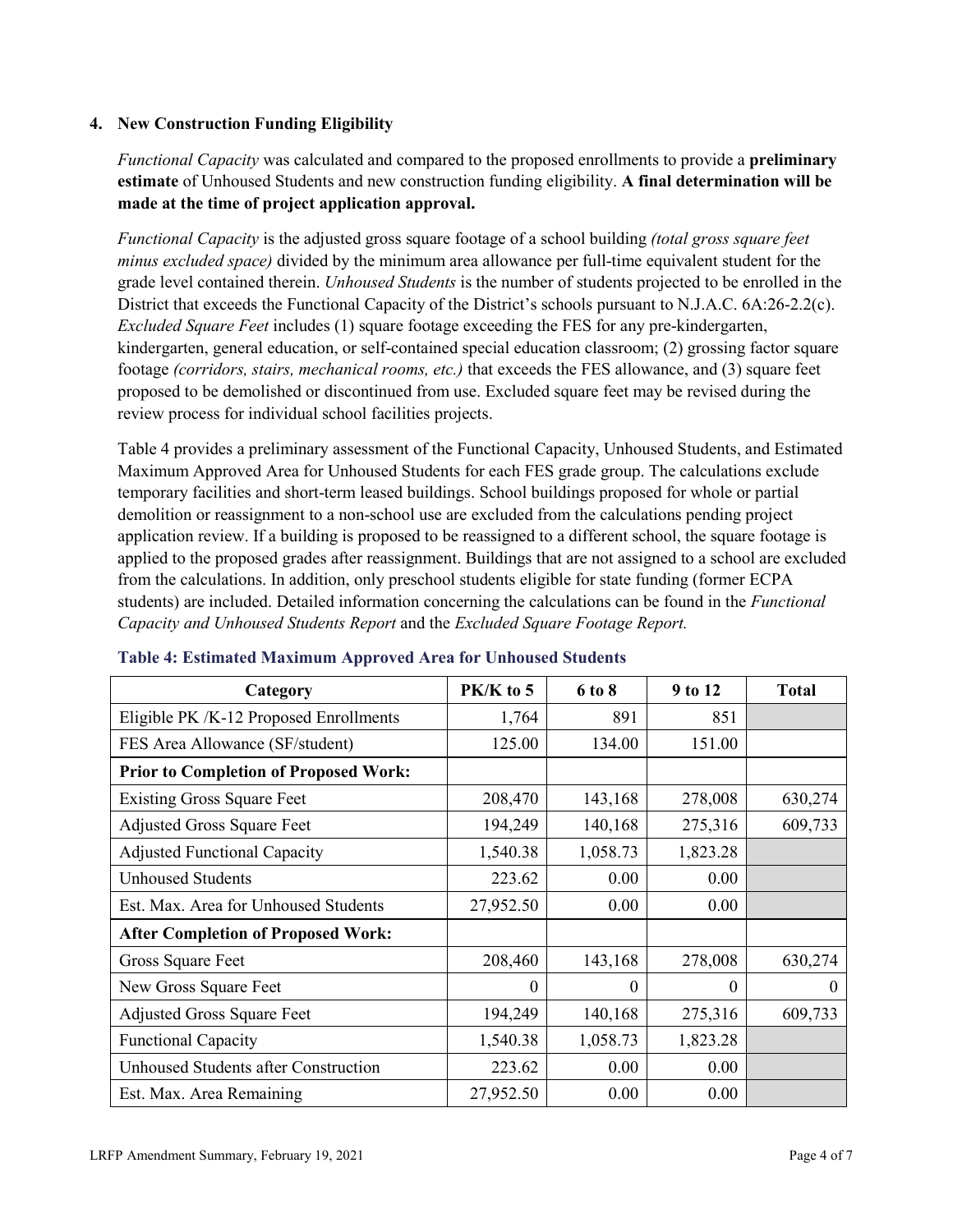Facilities used for non-instructional or non-educational purposes are ineligible for State support under the Act. However, projects for such facilities shall be reviewed by the Department to determine whether they are consistent with the District's LRFP and whether the facility, if it is to house students (full or part time) conforms to educational adequacy requirements. These projects shall conform to all applicable statutes and regulations.

Estimated costs represented in the LRFP by the District are for capital planning purposes only. The estimates are not intended to represent preliminary eligible costs or final eligible costs of approved school facilities projects.

Considerations:

- The District does not have approved projects pending completion, as noted in Section 1, that impact the Functional Capacity calculations.
- **The Functional Capacity calculations** *exclude* square feet proposed for demolition or discontinuation for the following FES grade groups and school buildings pending a feasibility study and project review: n/a.
- Based on the preliminary assessment, the District has Unhoused Students prior to the completion of proposed work for the following FES grade groups: PK/K-5.
- New construction is proposed for the following FES grade groups: n/a.
- Proposed new construction exceeds the estimated maximum area allowance for Unhoused Students prior to the completion of the proposed work for the following grade groups: n/a.
- The District, based on the preliminary LRFP assessment, will have Unhoused Students after completion of the proposed LRFP work. If the District is projected to have Unhoused Students, adequate justification has been provided to confirm educational adequacy in accordance with Section 6 of this determination.

## Findings:

Functional Capacity and Unhoused Students calculated in the LRFP are preliminary estimates. Preliminary Eligible Costs (PEC) and Final Eligible Costs (FEC) will be included in the review process for specific school facilities projects. A feasibility study undertaken by the District is required if building demolition or replacement is proposed per N.J.A.C. 6A:26-2.3(b)(10).

## **5. Proposed Work**

The District assessed program space, capacity, and physical plant deficiencies to determine corrective actions. Capital maintenance, or *"system actions,"* address physical plant deficiencies due to operational, building code, and /or life cycle issues. Inventory changes, or *"inventory actions,*" add, alter, or eliminate sites, site amenities, buildings, and/or rooms.

The Act (N.J.S.A. 18A:7G-7b) provides that all school facilities shall be deemed suitable for rehabilitation unless a pre-construction evaluation undertaken by the District demonstrates to the satisfaction of the Commissioner that the structure might pose a risk to the safety of the occupants even after rehabilitation or that rehabilitation is not cost-effective. Pursuant to N.J.A.C. 6A:26-2.3(b)(10), the Commissioner may identify school facilities for which new construction is proposed in lieu of rehabilitation for which it appears from the information presented that new construction is justified, provided, however, that for such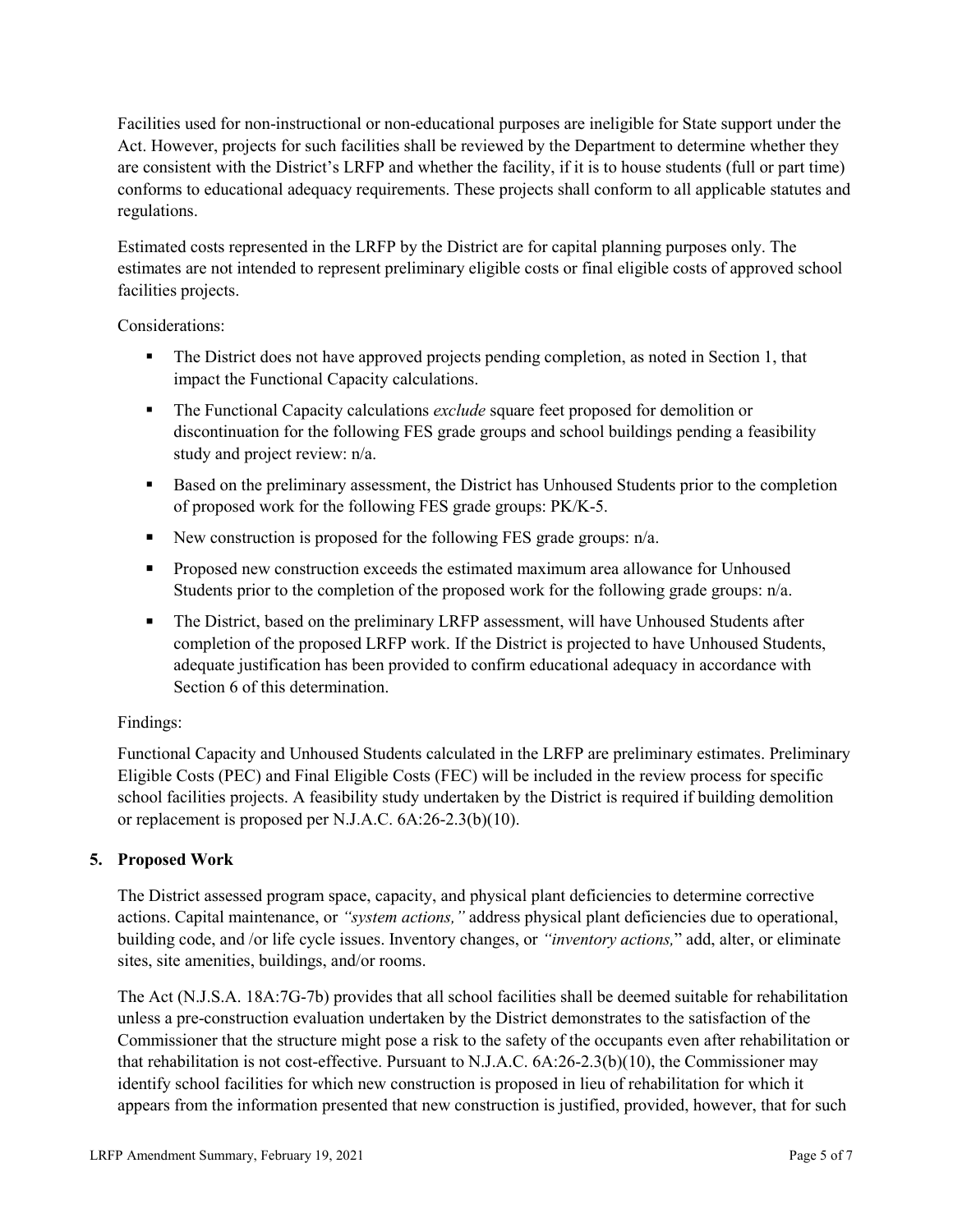school facilities so identified, the District must submit a feasibility study as part of the application for the specific school facilities project. The cost of each proposed building replacement is compared to the cost of additions or rehabilitation required to eliminate health and safety deficiencies and to achieve the District's programmatic model.

Table 5 lists the scope of work proposed for each school based on the building(s) serving their student population. Proposed inventory changes are described in the LRFP website reports titled *"School Asset Inventory Report and "Proposed Room Inventory Report."* Information concerning proposed systems work, or capital maintenance can be found in a supporting document submitted by the District.

With the completion of the proposed work, the following schools are proposed to be eliminated:  $n/a$ ; the following schools are proposed to be added: n/a.

| <b>Proposed Scope of Work</b>                                                                  | <b>Applicable Schools</b> |
|------------------------------------------------------------------------------------------------|---------------------------|
| <b>Renovation only</b> (no new construction)                                                   |                           |
| System actions only (no inventory actions)                                                     | All schools               |
| Existing inventory actions only (no systems actions)                                           | n/a                       |
| Systems and inventory changes                                                                  | n/a                       |
| <b>New construction</b>                                                                        |                           |
| Building addition only (no systems actions)                                                    | n/a                       |
| Renovation and building addition (system, existing<br>inventory, and new construction actions) | n/a                       |
| New building on existing site                                                                  | n/a                       |
| New building on new or expanded site                                                           | n/a                       |
| Site and building disposal (in addition to above scopes)                                       |                           |
| Partial building demolition                                                                    | n/a                       |
| Whole building demolition                                                                      | n/a                       |
| Site and building disposal or discontinuation of use                                           | n/a                       |

#### **Table 5: School Building Scope of Work**

Findings:

The Department has determined that the proposed work is adequate for approval of the District's LRFP amendment. However, Department approval of proposed work in the LRFP does not imply the District may proceed with a school facilities project. The District must submit individual project applications with cost estimates for Department project approval. Both school facilities project approval and other capital project review require consistency with the District's approved LRFP.

## **6. Proposed Room Inventories and the Facilities Efficiency Standards**

The District's proposed school buildings were evaluated to assess general educational adequacy in terms of compliance with the FES area allowance pursuant to N.J.A.C. 6A:26-2.2 and 2.3.

District schools proposed to provide less square feet per student than the FES after the completion of proposed work as indicated in Table 5 are as follows: n/a